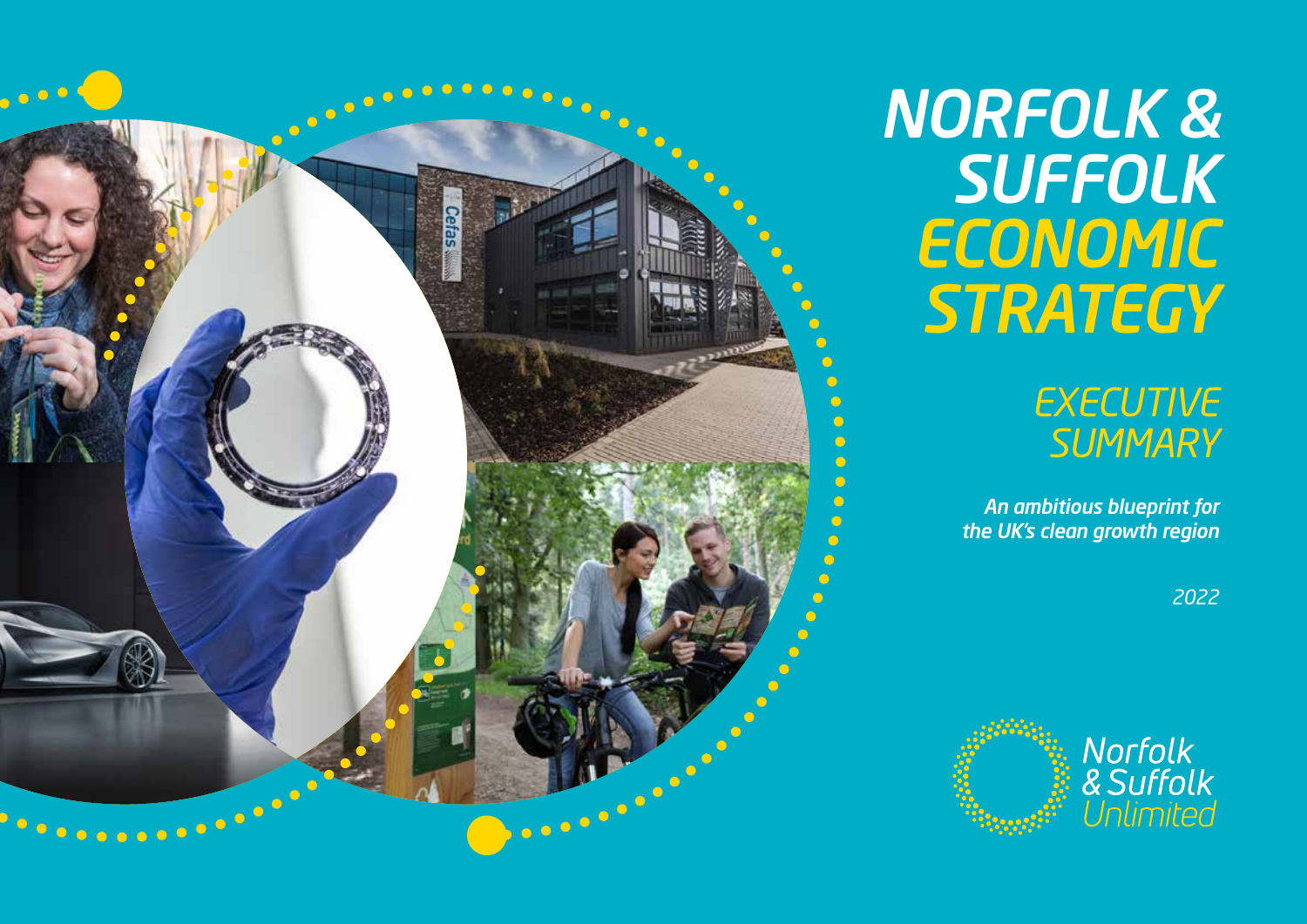### *2 FOREWORD*

*We are facing unprecedented social and economic change. The way we live, learn, work, and do business is transforming. The impacts of the pandemic, leaving the EU, the acceleration of digitisation and the need to address our impact on climate change and biodiversity are all contributing factors. There are challenging times to come and more will need to be done to support our people, businesses, and places to adapt, transition and flourish.* 

This is the time for strong leadership, bold action and far-reaching interventions. This Economic Strategy is the blueprint for how local authorities, businesses large and small, business support organisations, Voluntary Community and Social Enterprise (VCSE) organisations, colleges, universities, independent training providers and the Local Enterprise Partnership (LEP) will work together, aligning relevant actions and investment, to build a cleaner, stronger and more productive economy where everyone benefits.

**Our ambition is to transform our economy into a globally recognised, technology-driven and inclusive economy which is leading the transition to a zero-carbon economy through sustainable food production, clean energy generation and consumption and digital innovation; becoming one of the best places in the world to live, work, learn and succeed in business.**

**Cover images** show agri-food research, the Lotus Evija at Hethel, Peerless Plastics, the new CEFAS headquarters and cyclists in Breckland. *Local partners across business, business support organisations, local authorities, public health, education providers and the VCSE sector have come together to agree this strategy and are all committed to:*

**Collaborating** to secure and aligning investment and actions to build a cleaner, more inclusive, and productive economy.

**Inspiring** the next generation, current workforces, businesses, VCSE organisations and communities to innovate, embrace automation and clean growth through strong collaborative leadership.

**Innovating** by exploiting our expertise and innovation capabilities to pioneer solutions to the major challenges facing the world in the 21st century. Ensuring we capitalise locally on the application and diffusion of this innovation and the emerging growth opportunities.

**Investing** in people, sustainable infrastructure, innovation, social and environmental value, health and wellbeing, leveraging in more investment to deliver on our ambitions.



**C-J Green** Chair, New Anglia LEP



**Cllr Carl Smith**  Chair, Norfolk Public Sector Leaders Group **Cllr Suzie Morley**  Chair, Suffolk Public Sector Leaders Group

## *WHAT WE WANT NORFOLK AND SUFFOLK TO BE:*

*A higher performing clean, productive and inclusive economy.*

*An inclusive economy with an appropriate and highly skilled workforce, where everyone benefits from clean economic growth.* 

*The place where high growth businesses with aspirations choose to be.* 

*A well-connected place, locally, nationally and internationally.* 

*An international-facing economy with high value exports.*

*A centre for the UK's clean energy sector.*

**A place with a clear, defined,** *ambitious offer to the world.*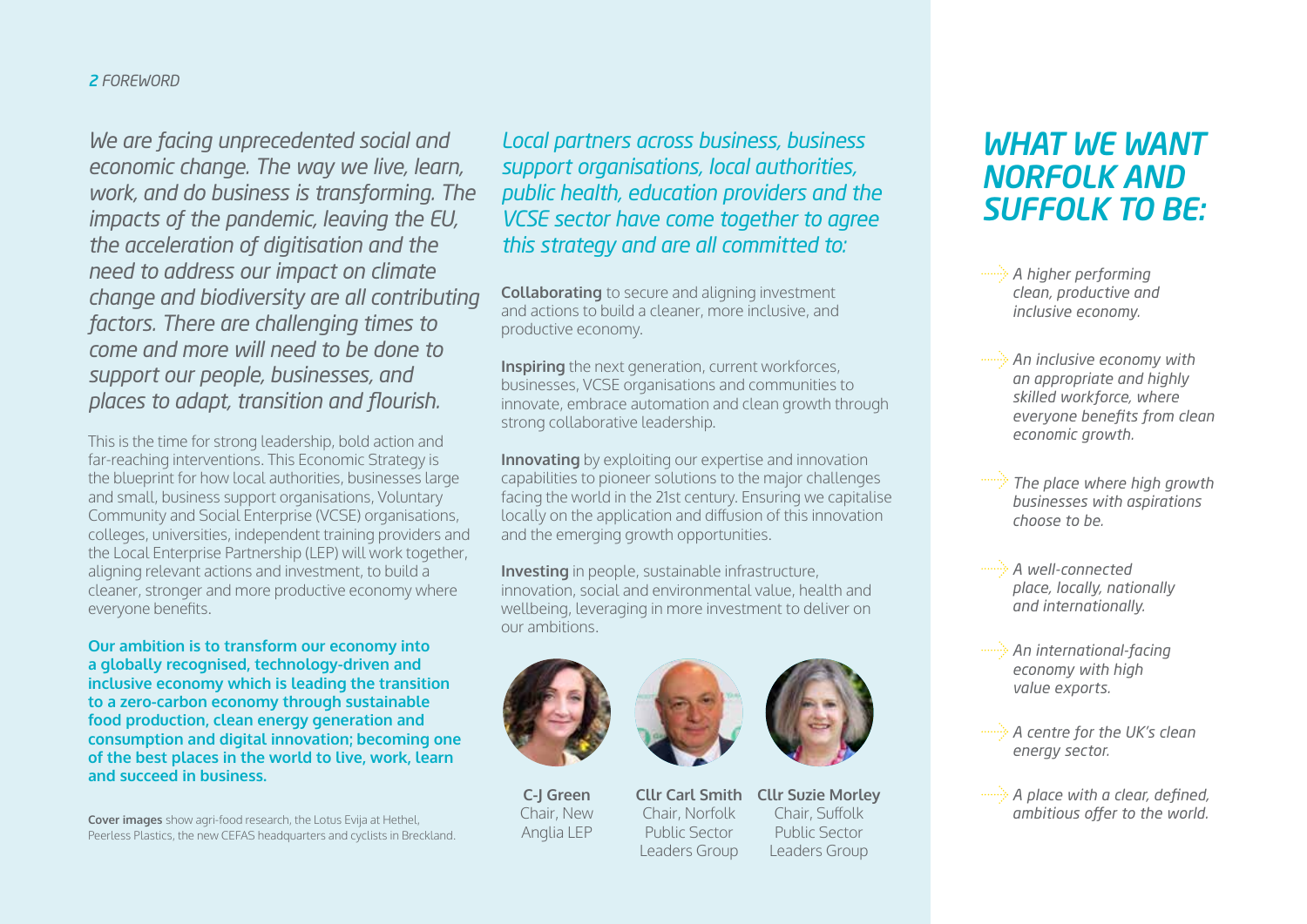## *WHAT WE WANT NORFOLK AND SUFFOLK TO BE:*

## *A higher performing clean, productive and inclusive economy,*

where business invest in people and innovation, new sustainable techniques and technology, leading to decarbonisation, increased value in our foundation sectors, reductions in wage inequalities and pressure in overall living standards and productivity improvements.



# $\circ$

## *An international facing economy with high value exports,*

where our sectors are producing and exporting more sustainable value-added goods and services, entering new global markets and capitalising on new trade links to other economies.



## *A place with a clear, defined, ambitious offer to the world,*

which showcases the strengths of Norfolk and Suffolk as the UK's clean growth region to the UK and beyond. Offering diverse, high quality, sustainable and affordable housing where people want to live, with a strong vibrant culture and leisure offers and a clear sense of why people and business choose to live and work here.

## *A well-connected place, locally, nationally and internationally.*

Investment in sustainable infrastructure – affordable housing, roads, rail and digital – is coordinated to build the communities and connections that people and businesses need.

## *The place where high growth businesses with aspirations choose to be,*

with excellent sustainable sites to locate, grow and innovate, with easy access to support and finance which fit the need of businesses.



### *A centre for the UK's clean energy sector,*

exploiting the strength and diversity of the energy sector and supply chain, our strategic location, skills base and connectivity to other regions. Where local communities and businesses are benefiting from these strengths.

## *An inclusive economy with an appropriate and highly skilled workforce, where everyone benefits from clean economic growth.*

Norfolk and Suffolk will continue to promote collaboration between business, HE, FE, schools, VCSE organisations and the public sector to provide the training opportunities and work experience that enable businesses and people to fulfil their full potential.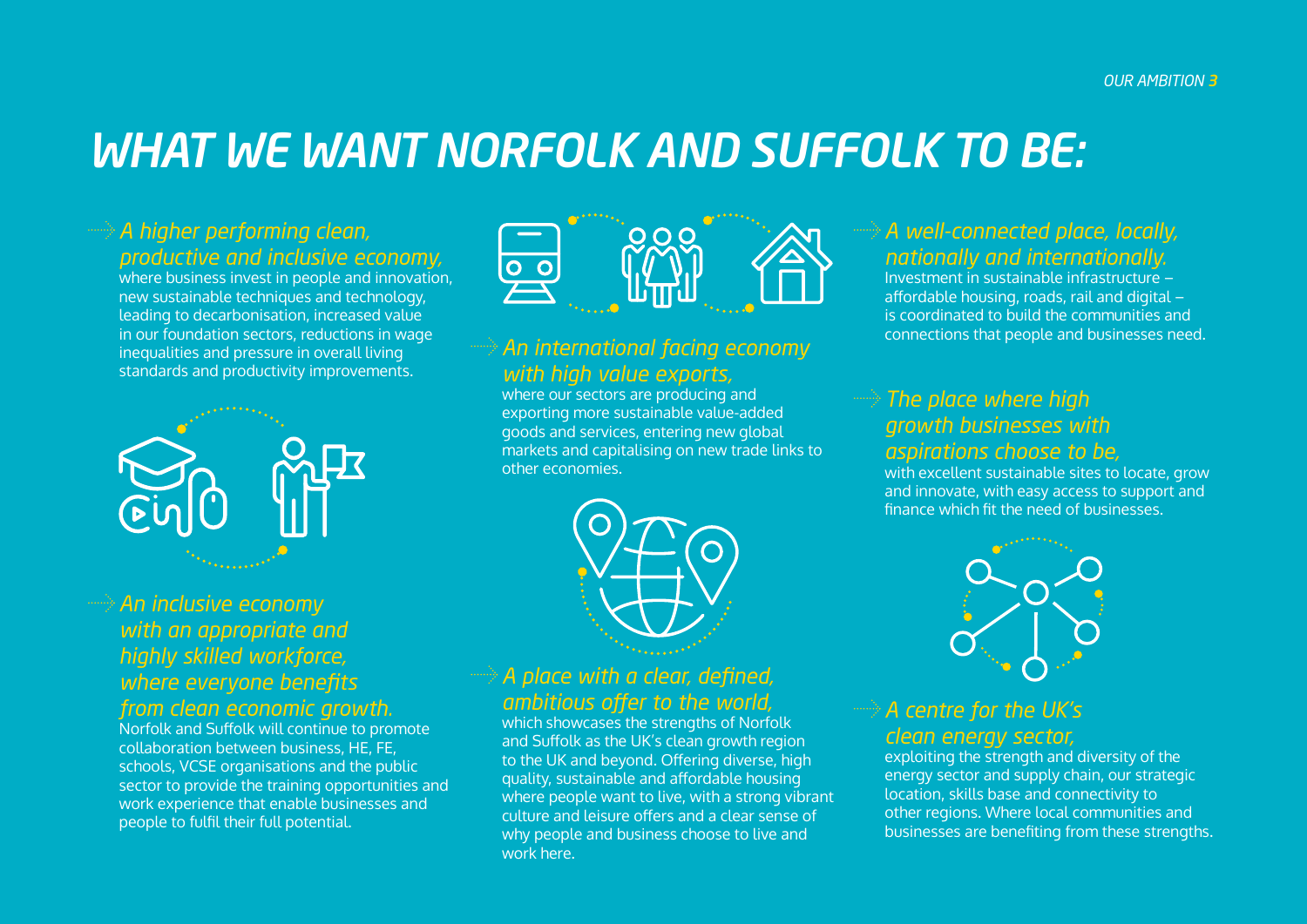## *Technology and Economic Change Global Change Demographic and Climate Change*

*Strategic Drivers HMT Build Back Better Our Plan for Growth*

*Norfolk and Suffolk Economic Strategy An ambitious blueprint for the UK's clean growth region*

## *Clean Growth: The UK's clean growth region*

At the forefront of tackling the challenges and opportunities of climate change. Strengths in energy generation and usage, and high-tech, sustainable agri-food present major opportunities, in particular the cross-sector opportunities which will have a major contribution to the UK's transition to a post-carbon economy.



*Underpinning Sectors Advanced manufacturing, Construction, Creative industries, Financial, Insurance & professional services, Health and social care, Life sciences and biotech, Ports & logistics, Visitor economy and VCSE.*



**People:** Build a workforce fit for the future and excited about purposeful jobs. Inspire and enable all people to access employment, upskill and reskill.



**Business:** Connect and empower businesses through innovation, supply chain development and access to new markets, accelerating our economy's transition to net zero.



**Place:** Transforming the Norfolk and Suffolk economy into one of the best places in the world to live, learn, work and succeed in business.

**Local partners are committed to collaborate, inspire, innovate, and invest to support our people, businesses, and places to adapt, transition and flourish.**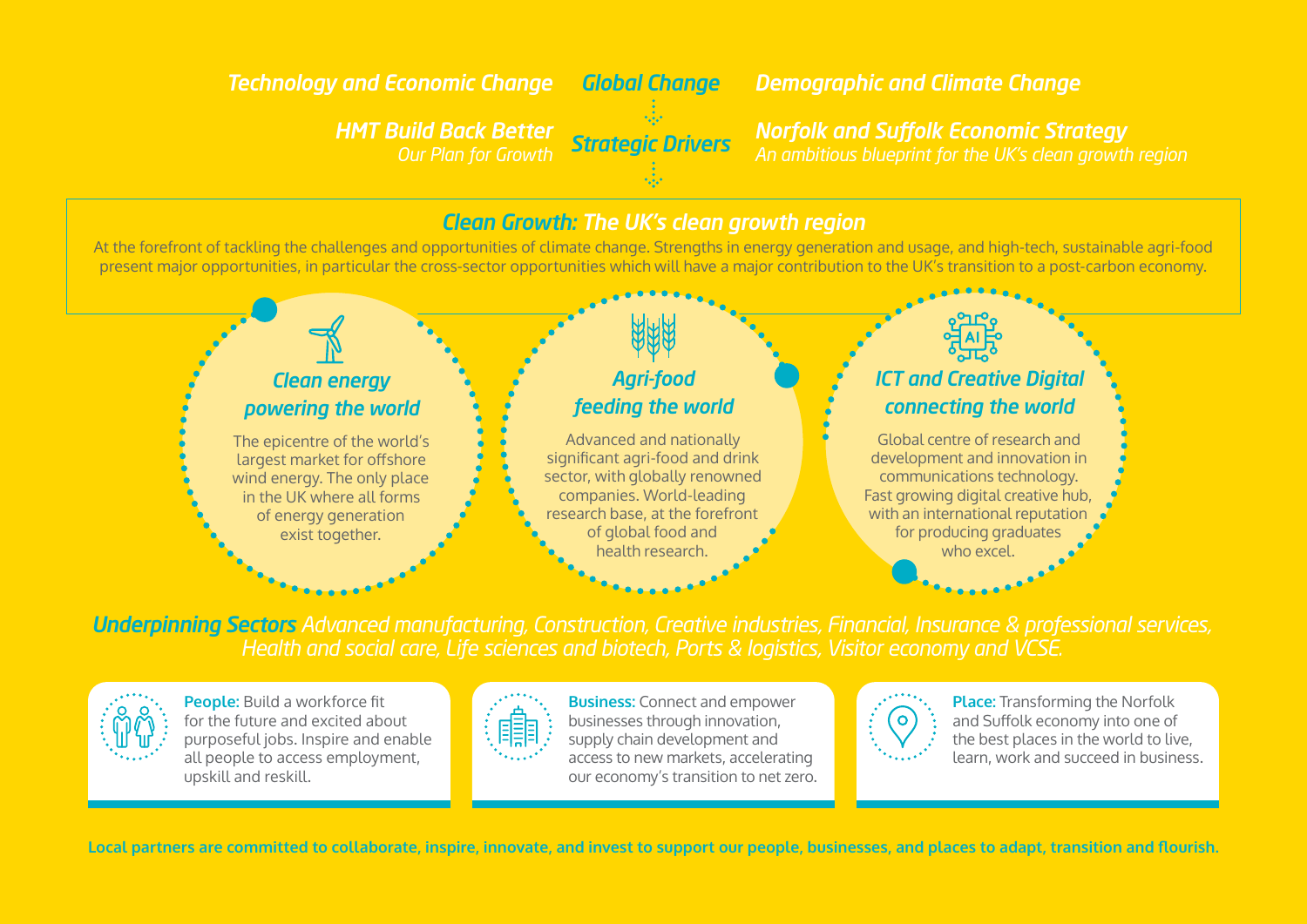*PURPOSE 5*

## *OUR ECONOMY AT A GLANCE*





*£38bn contribution to the UK plc*

*£28,452*

*(England £31,777)* 

*median gross wage*

*£244,354 Median house price (England in 2020: £255,900)*

*£5.2bn*

*in 2019*

*goods exported* 



*25% higher salary in 'Green Jobs' than the economy average*

*36% STEM take (UK 41%)*



*75.9% employment levels, that's higher than the 74.4% UK average*

*63,460 independent enterprises*



*productivity levels to the UK average would contribute an additional £4bn gross value per annum to our economy.'*



*28%\* at level 4+*

*Only 28% of jobs require level 4+ (UK 32%)*

*\*Our economy is skewed towards occupations requiring lower-level qualifications.* 



## *1,675,300 total population*

*All people 16-64 (working age pop): 978,000 (58.4%) vs. 62.3% for England.*

> *65's & over: 406,800 (24.3%) vs. 18.5% for England*

*Workforce NVQ Qualification levels in Norfolk & Suffolk*

> *35% Level 4 (UK 43%), 19% Level 3 (UK 17%), 18% Level 2 (UK 15%), 14% Level 1 (UK 10%), 7% None (UK 7%), 5% Other (UK 6%)*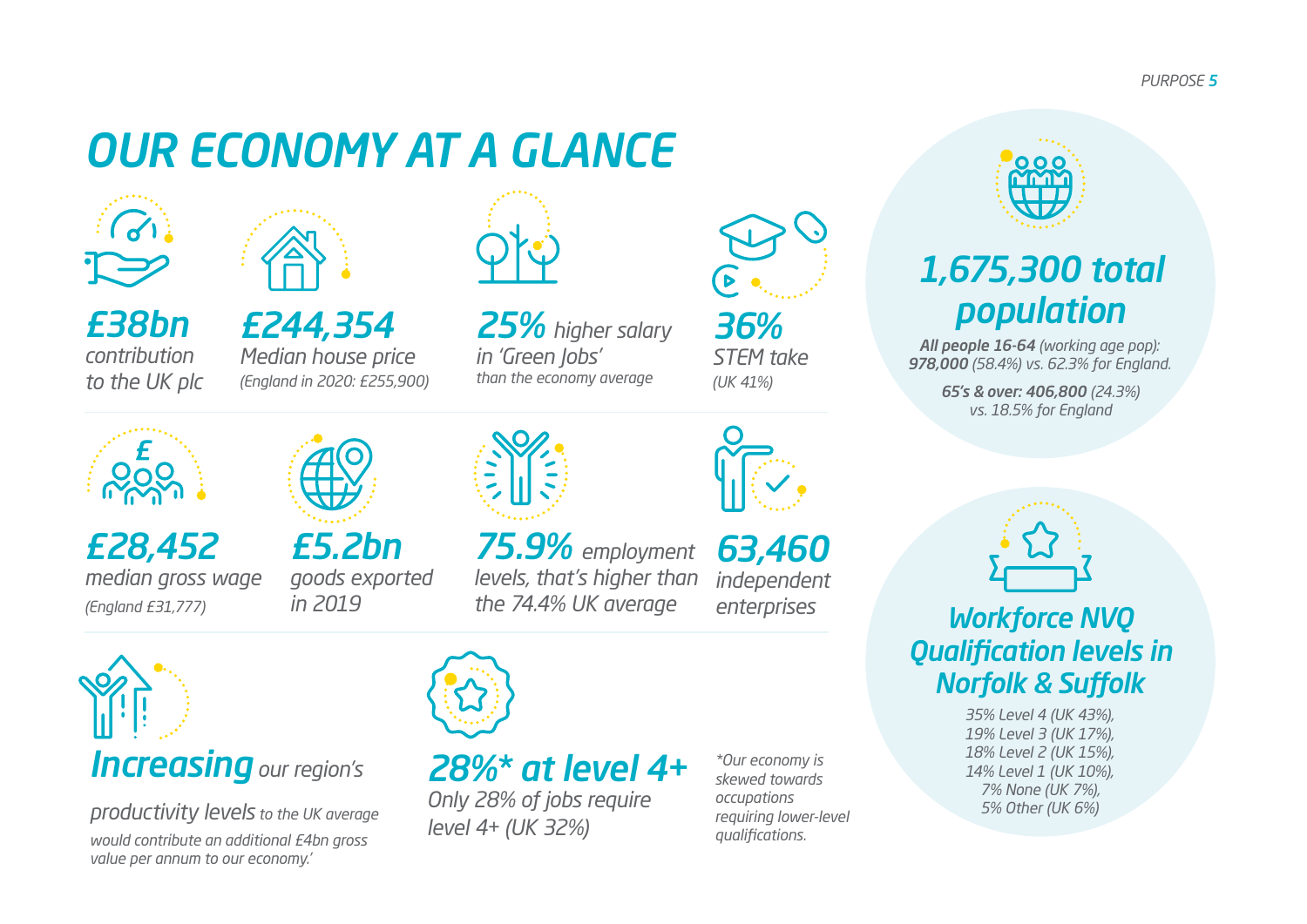## *WHAT IS THE PURPOSE OF THE NORFOLK AND SUFFOLK ECONOMIC STRATEGY?*



**This strategy builds on our local vision and aspirations. It identifies the social and economic challenges, our economic strengths and opportunities and details the actions and commitments which are needed to support growth which is clean, inclusive and productive.**

It is our response to the Government's Plan for Growth and provides the foundations to secure government funding. It will bring a wide range of partners together around shared ambitions and actions and help position Norfolk and Suffolk as a place to pilot initiatives and activity and as a place to invest.

It sets out Norfolk and Suffolk's potential at a regional level and will complement and support county, district, sectoral and institution plans.

This strategy looks to 2036 but focuses on the actions we need to take over the next three to five years to secure long term success. It is a dynamic and living blueprint to guide the work and investment of many partners. It provides a framework for partners to develop plans specific to their geography, sector or institutions. Much of the delivery will take place through these plans.

**Left** − LOTUS Evija at the Hethel track

## *If we succeed, we will:*

- *Accelerate our economy's transition to net zero.*
- *Connect and empower businesses - through innovation, supply chain development and access to new markets.*
- **Secure public and private investment** *through promoting the area's unlimited potential.*
- *Enable all people to upskill, reskill and access employment, attracting and retaining talent to the area.*
- *Support our places and communities to be more vibrant, healthy, inclusive, sustainable and resilient.*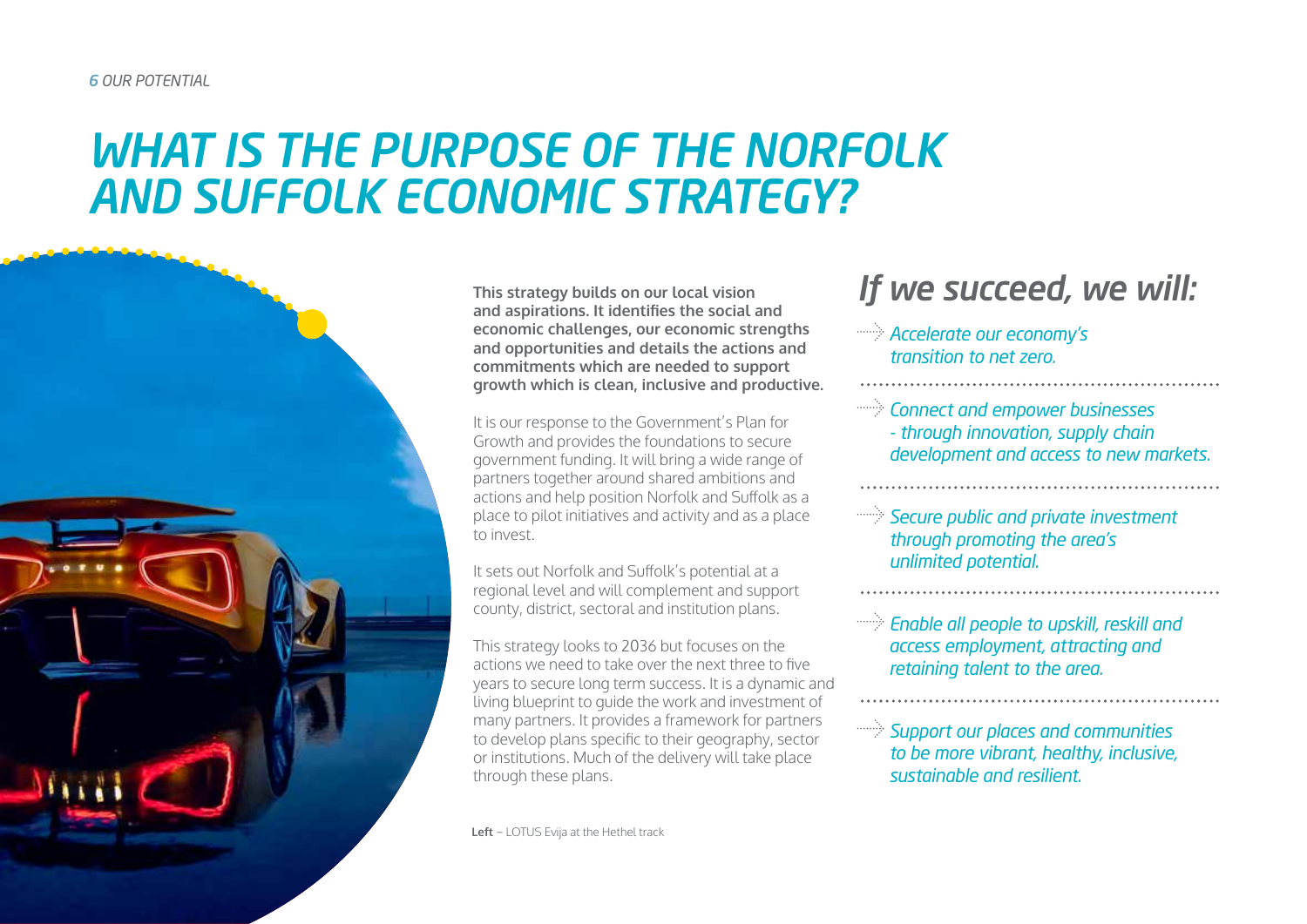#### *OUR POTENTIAL 7*

# *OUR POTENTIAL*

*Our diverse economy and our sector specialisms mean that there are few places which are so uniquely equipped to make telling contributions to the major challenges facing the world in the 21st century – food and energy security, healthy ageing and living with environmental change in a world where technology is advancing rapidly.*

## *THE UK'S CLEAN GROWTH REGION*

**There is an urgent need to transition to a decarbonised future and grow a clean economy that protects and restores our natural capital and provides a healthier, more resilient, inclusive future for all.**

Norfolk and Suffolk has an established and growing low carbon economy and is at the forefront of tackling the challenges and opportunities of climate change. The area will be affected earliest by rising sea levels and changing rainfall patterns, and has major research, innovation and business strengths

in adapting to the change which present significant cross-sector opportunities for the UK's transition to net zero.

Clean growth is central to this strategy. There are economic and societal advantages for the businesses, communities and places which emerge as leaders, from new markets to new higher paid jobs and improved public health.

As the UK's Clean Growth Region, we are committed to remaining at the forefront of tackling the challenges and opportunities of climate change.

## *Together we will:*

**Drive leadership and collaboration**

**Support businesses to capitalise on the opportunities and become net zero pursuing a circular economy** 

**Create a skilled workforce fit for the future to support a zero-carbon economy** 

**Deliver new and adapt existing infrastructure so that it is flexible, resilient and sustainable, supporting people, business and places**

**Right** − University of Suffolk

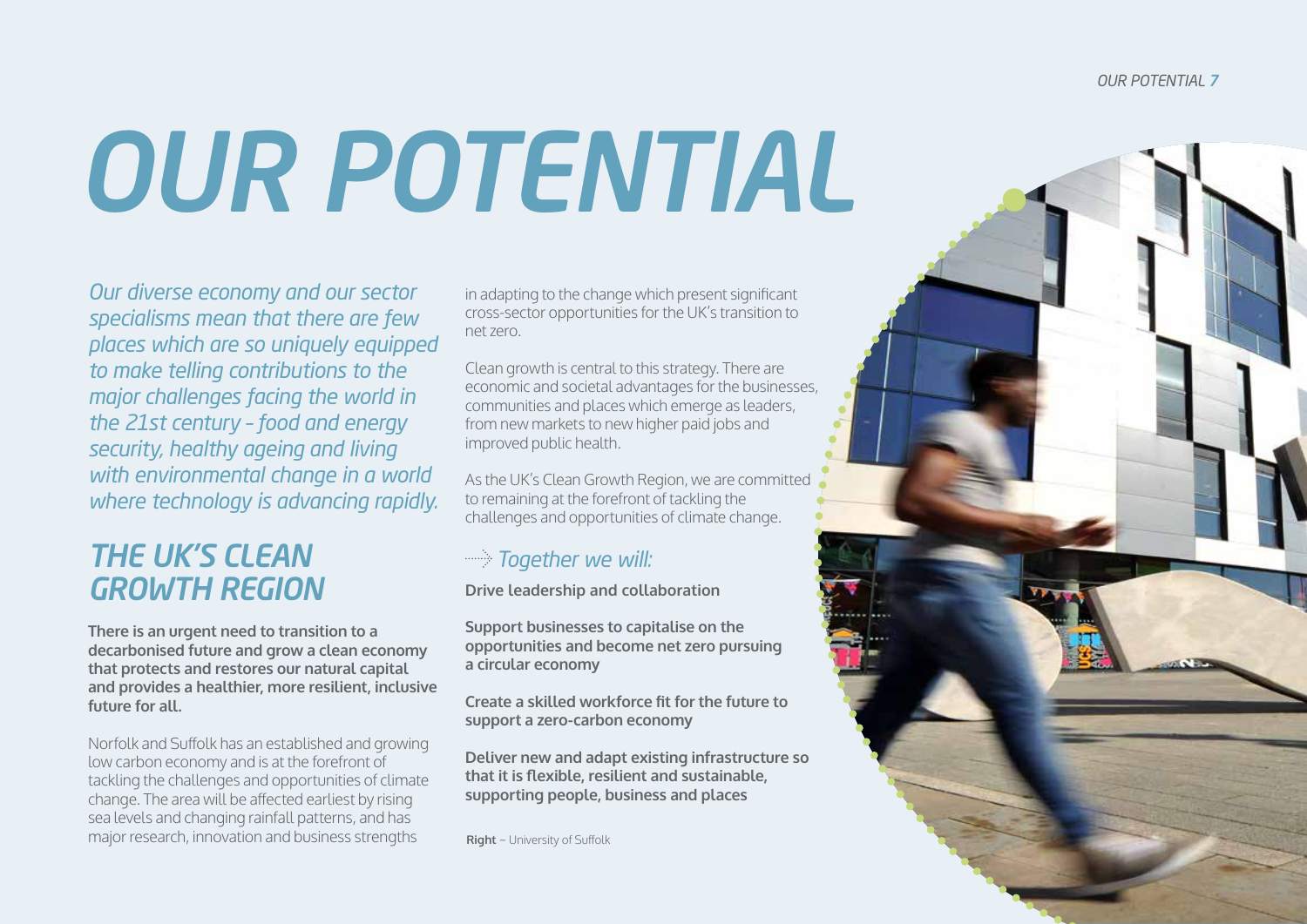### *8 OUR POTENTIAL*

## *CLEAN ENERGY – POWERING THE WORLD*



**Norfolk and Suffolk is the UK's epicentre for energy generation with its unique mix of onshore and offshore renewables, gas and nuclear generation and emerging opportunities for hydrogen.** 

This all-energy expertise combined with a unique blend of ports, infrastructure, transferable skills, and innovation in future energy technologies is the key reason the area will play a leading role in decarbonising the country's electricity grid by 2035 and delivering the net zero ambitions.

### *Local partners will work together to:*

**Promote opportunities** and support for existing and potential supply chain businesses

**Support Hydrogen East** to deliver a viable route map for Norfolk and Suffolk to become a leading 'hydrogen region'

**Develop and deliver the vision for an Energy Systems Integration Centre of Excellence** in partnership with ORE Catapult and local stakeholders

**Collaborate with the Greater South East Energy Hub** to develop and deliver investable clean energy projects which unlock clean growth

**Develop ambitious projects** to further strengthen our expertise in offshore wind operations and maintenance

**Communicate the all-energy inward investment offer globally** through the Generate branding

**Bring forward new investment opportunities on Enterprise Zones** to support future expansion in the energy sector supply chain

## *AGRI-FOOD – FEEDING THE UK AND THE WORLD*



**Norfolk and Suffolk has some of the most productive farmland in the UK. This supports an advanced and nationally significant food and drink sector and a world-leading food and health research base.** 

But the sector is undergoing the greatest changes within living memory - farming subsidies, trade arrangements, climate change and labour shortages. Norfolk and Suffolk's strong climate science, automation and plant science innovation expertise presents the opportunity to address some of these challenges. We are in a good position to increase value-added processing, exports and embed sustainable practices throughout the food chain by utilising our strengths in clean energy and digital innovation.

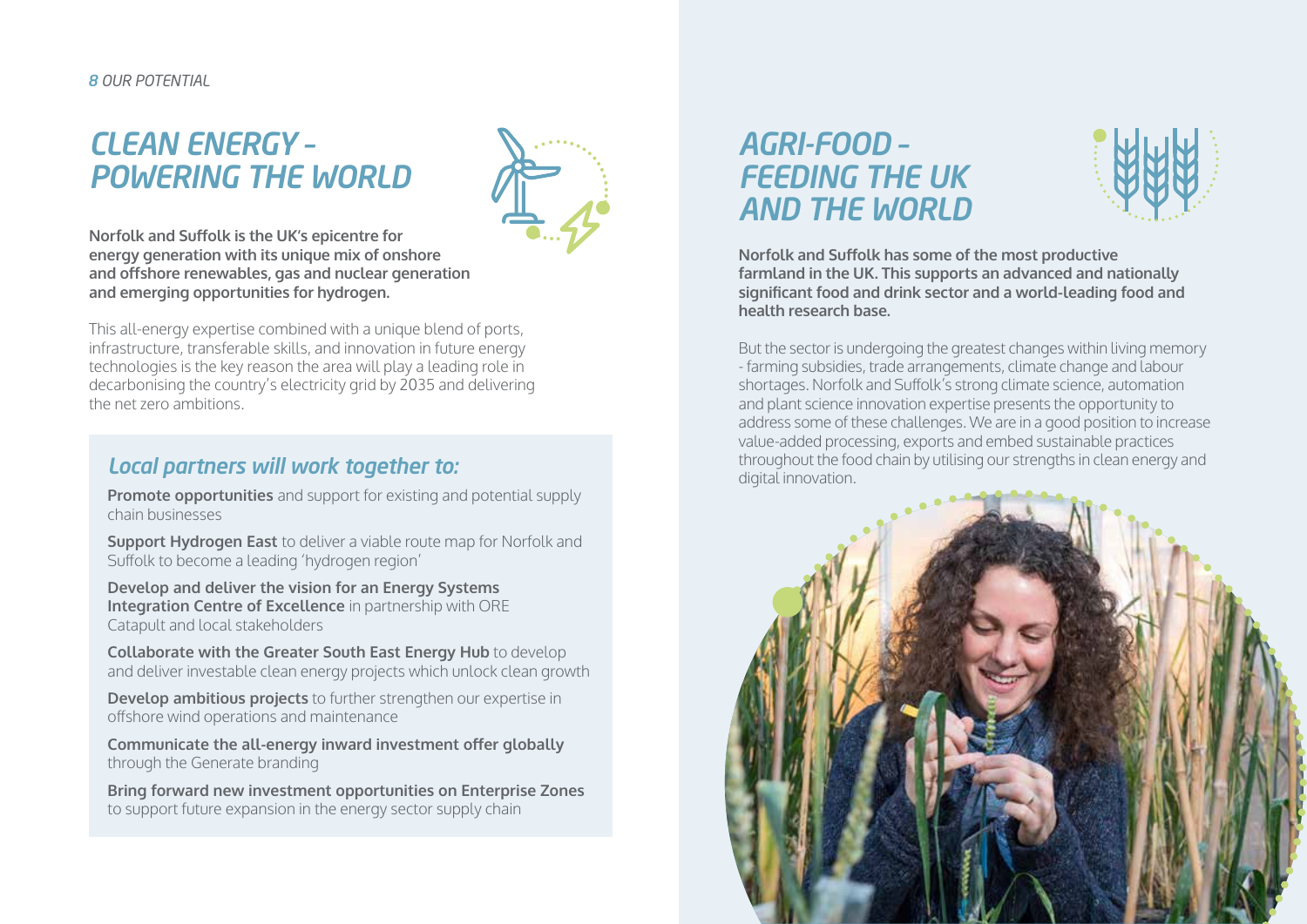## *Local partners will work together to:*

### **Deliver a regional innovation support**

**programme** at the Broadland Food Innovation Centre and establish a regional Food and Drink innovation cluster

#### **Maximise the potential of the Food Enterprise Zones in Norfolk and Suffolk**, capitalising on the Freeport East opportunity

**Develop collaborative investments** where there are economies of scale in storage, distribution and processing

**Develop new projects that harness research**  strengths to support clean growth and develop automation solutions to address labour shortages

**Develop a world-leading hub for plant and microbial research** at the John Innes Centre with The Sainsbury Laboratory

**Work with farmers, land managers and environmental specialists** to target environmental land management initiatives, maximising natural capital and enabling productivity

**Grow skills provision for the agri-food sector** 

**Left** − Our region is home to a world-leading research base which is at the forefront of global food and health research.

## *ICT DIGITAL – CONNECTING THE WORLD*

**Through thriving digital creative tech clusters, our ecosystem will support the digital transformation required across sectors to deliver net zero and productivity gains. We will support start-ups and scaleups, with more highly skilled and higher paid jobs.** 

Norfolk and Suffolk is a national leader in 5G and future network infrastructure and is at the cutting edge of digital innovation, with distinct strengths in telecoms, cyber security, satellite applications, data centres, software development, quantum technology, artificial intelligence, Internet of Things and user experience design. The region is playing a central role in developing and deploying these technologies, which align with the seven key technology families in the Government's Innovation Strategy.

**Below** − Digi Tech Factory at City College, Norwich



## *Local partners will work together to:*

#### **Deliver the Adastral Park vision**

and work with the Department of International Trade to maximise the opportunities arising from the HPO in 5G and digitalisation

#### **Develop the potential for a Net Zero Creative Digital Media Studio in Norwich**, led by NUA, to attract digital production to the region, with a linked digital creative business cluster and inward investment offer

**Further develop the cluster's expertise in FinTech**, supporting start-ups and skills

**Deliver hackathons and challengeled events** to encourage cross-sector innovation and ensure local people including school pupils have the skills to succeed

**Develop the economic case for a Smart Emerging Technology Institute and testbed (SETI)** - a unique advanced high-speed optical and wireless network (including 5G) which interlinks Internet of Things testbeds to support large-scale experiments and data transfer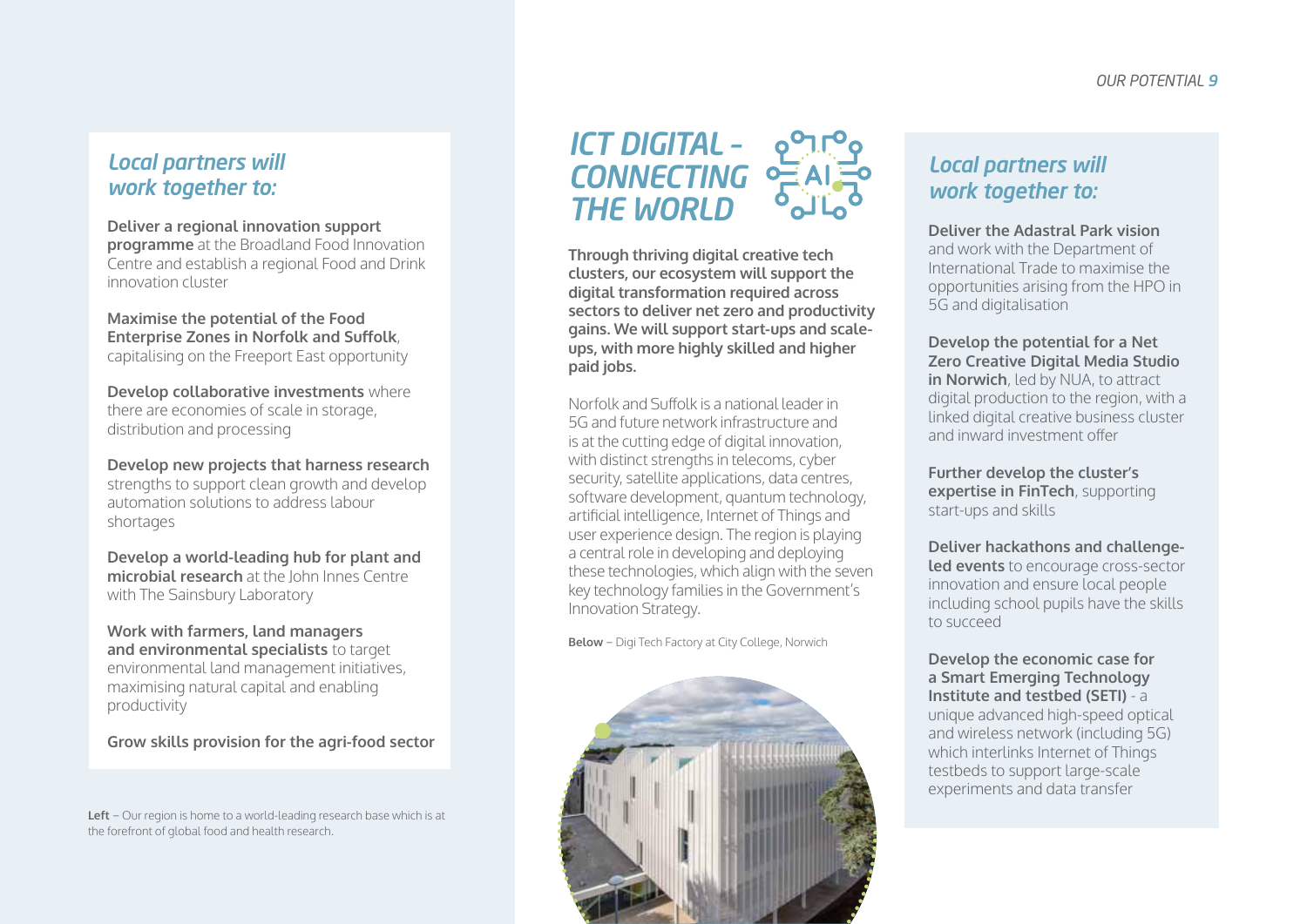## *OUR UNDERPINNING SECTORS*

**There is significant opportunity for cross sector collaboration and innovation. Tackling the labour, supply chain and productivity challenges in these sectors and maximising their growth opportunities are key parts of this strategy.**

*Construction and development*



Large and diverse, with emerging specialisation in Passivhaus and sustainable design

*Creative industries*



Strong and diverse sector, with major concentrations around Norwich and Ipswich

*Financial services, insurance & professional services*



One of the largest general insurance and financial services clusters in Europe

*Health and social care*



Transformational partnership working to deliver first of its kind Integrated Care Academy and research impact through the Norwich Institute of Healthy Ageing

*Advanced manufacturing and engineering*



National expertise in automotive, civil aviation, space, composites, and pharmaceuticals

*biotech*



International expertise in the fields of food, health, and microbiome −advanced cluster of animal health and emerging pharmaceutical manufacture

*Ports and logistics*



UK's largest container port at Felixstowe and nationally significant ports for the energy and agri-food sectors, with a strong logistics cluster

*Life sciences and* Ports and Visitor economy



A varied and significant tourist offer, from coast and countryside

*Voluntary, community and social enterprise*



The voluntary, community and social enterprise sector has an important role to play in supporting those furthest from the labour market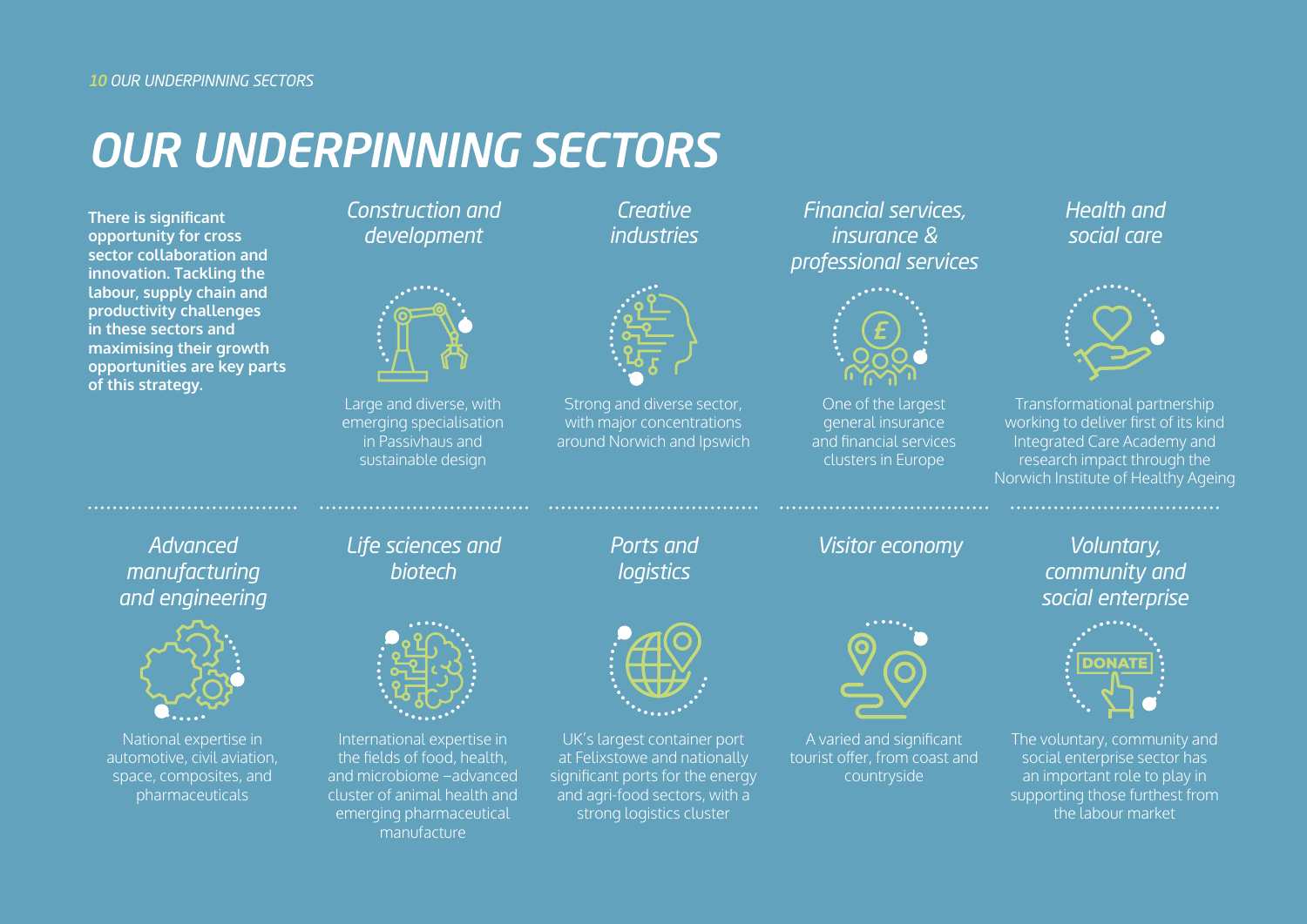# *PEOPLE*

*INSPIRE AND ENABLE ALL PEOPLE TO ACCESS EMPLOYMENT, UPSKILL AND RESKILL.*

*Our people, whether in traditional or more niche careers, micro businesses, arts and culture or supporting others in the community, are central to all our ambitions. We want to raise and support aspiration across all ages, unlock private sector investment in the workforce and support providers to respond quickly and in a hands-on way to address the long term needs of people and businesses.*

Accelerating trends in remote working, digitalisation and the push to net zero is changing the nature of jobs at all levels but presents significant opportunity for creation of higher-value roles in all sectors. It is leading to increased demand for technical and digital skills.

## *What do we need to achieve?*

**Build a workforce fit for the future and excited about purposeful jobs. Improve attainment levels and align provision to employers needs and inward investment opportunities particularly STEM, enabling the transition to a zero carbon economy.** 

**Address labour market shortages through a combination of automation, reskilling and attracting talent to learn and work here.** 

**Empower and enable lifelong learning and progression for all, unlocking private sector investment in the workforce. Enabling residents to capitalise on higher level employment opportunities.** 

**Inspire and improve aspirations, connecting businesses, education and young people.** 

**Invest in health and promote social and economic equality.** 

**Tackle barriers to employment and training supporting all people to access employment.** 

**Right** − BT at Adastral Park

## *Local partners will work together to:*

**Provide a range of opportunities** that enable all residents to upskill, reskill and access employment throughout their lives

**Close the skills and labour gaps**, aligning provision to current and future employer needs and clean growth opportunities, especially in digital and technical skills

**Improve aspirations and continue to develop employability and work readiness** among young people

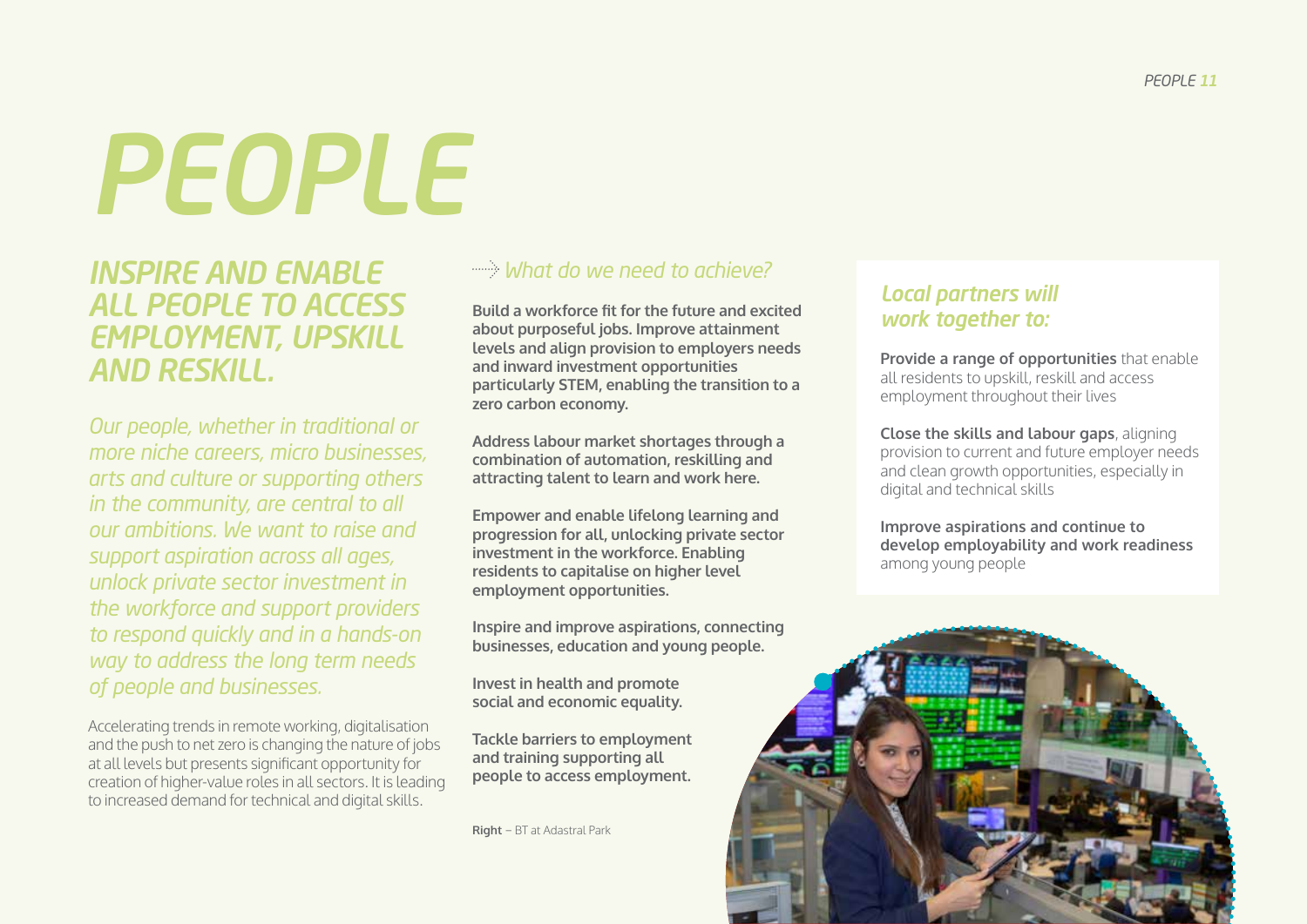# *BUSINESS*

*CONNECT AND EMPOWER BUSINESSES THROUGH INNOVATION, SUPPLY CHAIN DEVELOPMENT AND ACCESS TO NEW MARKETS, ACCELERATING OUR ECONOMY'S TRANSITION TO NET ZERO.* 

*Our economy is faced with a period of intense change which will impact businesses and sectors in different ways. We want to create more high-growth businesses, increase entrepreneurship and help businesses take the decisions they need to be agile, innovative, productive and sustainable.* 

**Norfolk and Suffolk is a great place to build and grow a business, with stable and resilient firms, strong levels of business support and good business survival rates.** 

**Right** − Staff at Peerless Plastics, recipients of a New Anglia LEP grant © Peerless Plastics

How we guide businesses through this change, nurturing opportunities and providing business support, will be our measure of success. It is of paramount importance that we equip businesses with the know-how and tools to attract and develop the skilled people needed, adopt the right technologies, and understand the opportunities and requirements as we transition to net zero.



## *What do we need to achieve?*

**Provide agile and adaptable business support that meet the needs of businesses imparting the knowledge and tools for business to transition to net zero, become more productive and resilient.** 

**Empower businesses to innovate, accelerate adoption and diffusion of innovation and access new markets.** 

**Build resilient, shorter and sustainable supply chains.** 

#### **Innovation**

is developing and executing new ideas to create value - new ways a business or organisation delivers its products or services.

## *Local partners will work together to:*

**Sharpen and evolve the high-quality business support offer** to ensure it meets the changing needs of businesses adapting to new ways of working, new technology and transition to net zero.

#### **Widen the cross section of businesses**

innovating and strengthen collaboration, learning and partnership between science, research and business.

### **Further define the region's capabilities** to

drive forward new innovations, develop supply chains and access to new markets.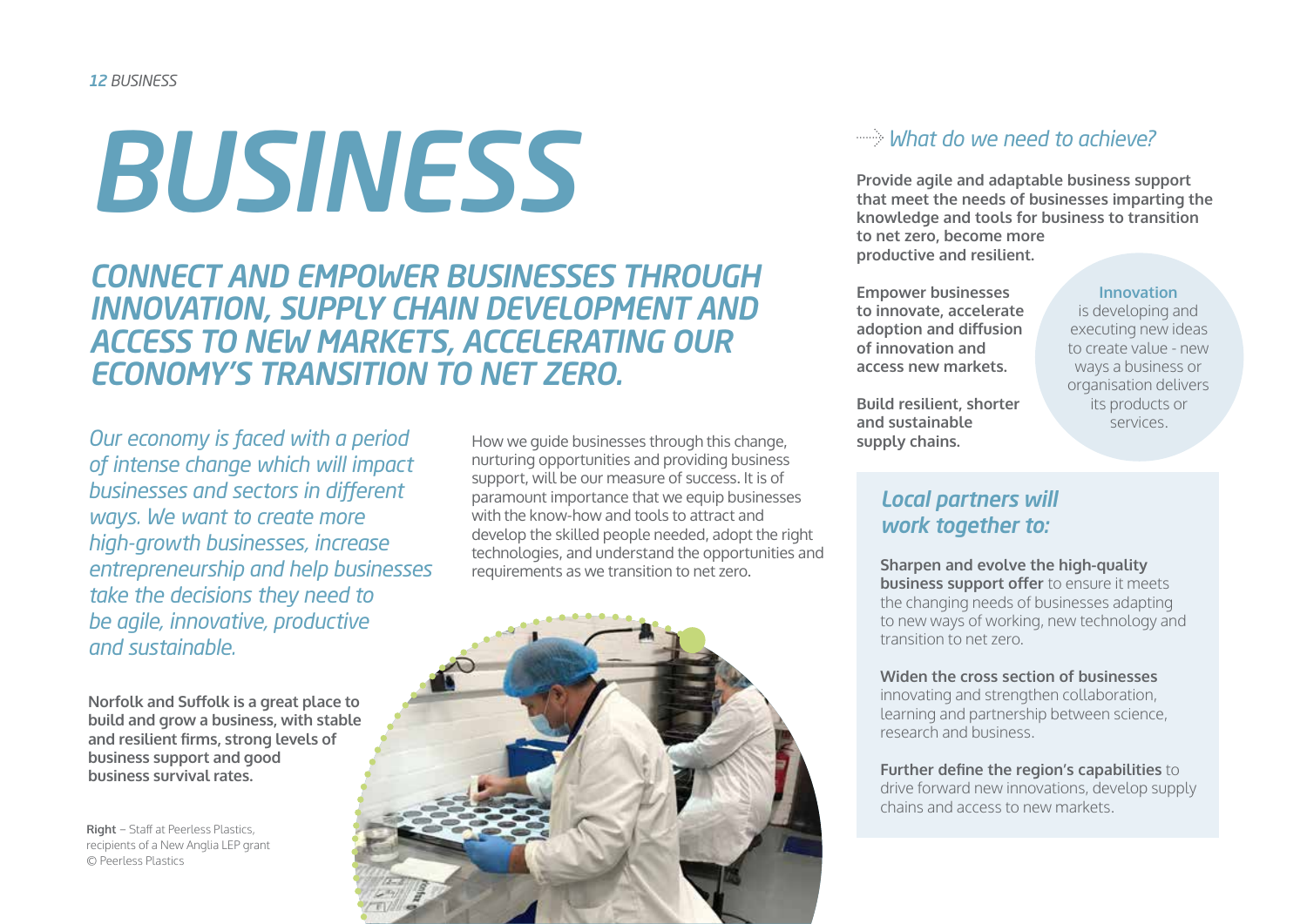# *PLACE*

*TRANSFORMING THE NORFOLK AND SUFFOLK ECONOMY INTO ONE OF THE BEST PLACES IN THE WORLD TO LIVE, LEARN, WORK AND SUCCEED IN BUSINESS.* 

*Places and communities are interconnected, depend on transport and digital links, and draw on many of the same labour markets and supply chains.* 

**The pandemic has changed the way businesses and communities live, learn and work and demonstrated the need for resilient, reliable and adaptable infrastructure. It has impacted places in different ways with the rise of the 'hyperlocal' as people have had to stay closer to home, meaning larger centres have taken on a different role too.** 

Low wages, high levels of seasonal working, rise in cost of housing and connectivity are challenges that are particularly pronounced in rural and coastal areas. impacting certain demographics even more so than others. There are significant opportunities to address these challenges which this Strategy looks to take advantage of.

## *What do we need to achieve?*

**Promote Norfolk and Suffolk as a place rich with clean growth investment opportunities**

**Deliver local smart energy systems taking advantage of the region's strengths in clean energy generation**

**Ensure everyone has digital connectivity** 

**Deliver innovative clean transport solutions that reduce the need to travel, encourage modal shift and support a thriving economy across all our geographies**

**Deliver the right mix, quantity and quality of sustainable, energy efficient, affordable homes, commercial space and communities that are fit for the future and meet need**

**Reduce the demand for water and energy through resource efficiency measures, ensure flood resilience and develop an innovative and circular economy**

**Vibrant, healthy, resilient and reimagined cities, towns and communities** 

## *Local partners will work together to:*

**Promote the economic, environmental and social potential and qualities** of Norfolk and Suffolk

**Delivering the right mix of sustainable,** energy efficient, intelligent homes, commercial space and communities that are fit for the future

**Delivering the huge potential of Freeport East** to drive clean growth through clean energy, clean maritime, innovation, skills, trade and investment over its 25-year lifetime

**Developing exemplar clean energy generation, networks and storage** which benefit local businesses and communities

**Nurturing** vibrant, inclusive and resilient cities, towns and communities

**Right** − A family enjoying Bury St Edmunds. © Visit East of England